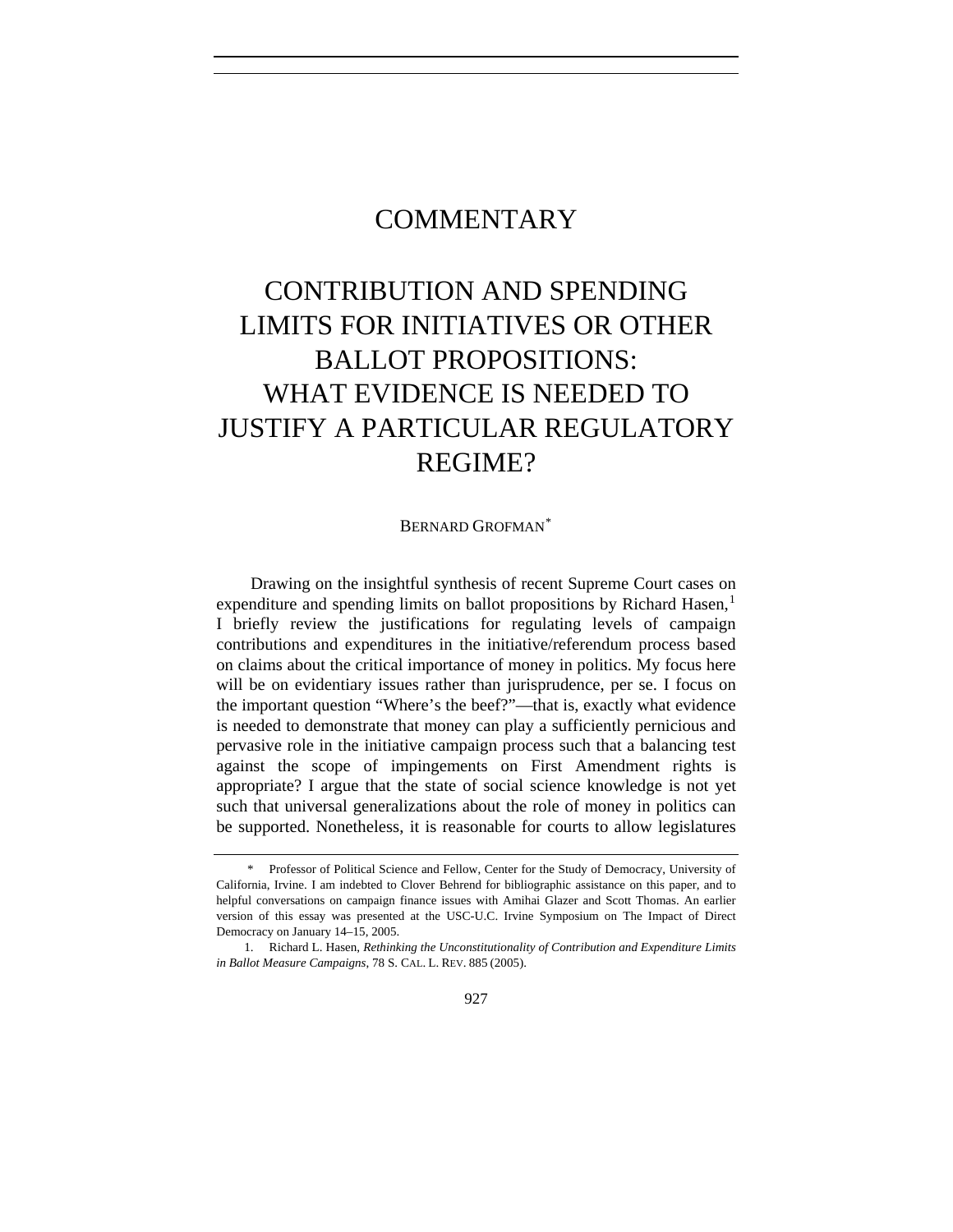regulating the initiative process to rely on informative case studies as their grounding for the regulatory options chosen, rather than "waiting for Godot" in the form of definitive social science research.<sup>[2](#page-1-0)</sup> I also provide some suggestions as to the types of research that would both serve as important theoretical contributions in political science and be helpful for the courts in the future.

I share Hasen's view that recent decisions by the Court offer avenues to pursue in subsequent litigation that may erode any hard-and-fast distinctions between constitutionally permissible justifications for regulating campaign finance and constitutionally permissible justifications for regulating contributions or expenditures on ballot initiatives. But, in addition to this dichotomy—one that is Hasen's primary focus—I briefly revisit two other dichotomies common in the campaign finance cases that are also discussed in Hasen's article: regulation of campaign expenditures versus regulation of political contributions, and regulations affecting corporate speech rights versus regulations affecting the speech rights of individuals.

In particular:

(1) In light of evidence about the frequent intertwinement of political parties (and sometimes individual candidates) with particular initiatives, I argue that the distinction made by the Supreme Court between the high corruption potential of money in political *campaigns for office* and the supposed absence of a nexus between money and direct political influence buying vis-à-vis support for *ballot propositions*[3](#page-1-1) is empirically misguided.

(2) In light of a formal mathematical equivalence in the "limit"[4](#page-1-2) between campaign contribution limitations and campaign expenditure limitations, and for various other reasons, I argue that the *Buckley v. Valeo*<sup>[5](#page-1-3)</sup> distinction between the constitutional issues involved in regulating *political contributions* and those involved in regulating *campaign expenditures* needs to be reconsidered.

<span id="page-1-0"></span> <sup>2.</sup> My perspective on these evidentiary issues comes from the lessons learned from three decades of service as an expert witness and federal court-appointed consultant, in cases such as *Thornburg v. Gingles*, 478 U.S. 30 (1986), involving the Fourteenth and Fifteenth Amendments and the Voting Rights Act of 1965, that have familiarized me with the problems involved in developing judicially relevant research.

<sup>3</sup>*. See* First Nat'l Bank of Boston v. Bellotti, 435 U.S. 765, 788–92 (1978).

<sup>4</sup>*. See infra* Part II.

<span id="page-1-3"></span><span id="page-1-2"></span><span id="page-1-1"></span> <sup>5.</sup> Buckley v. Valeo, 424 U.S. 1 (1976).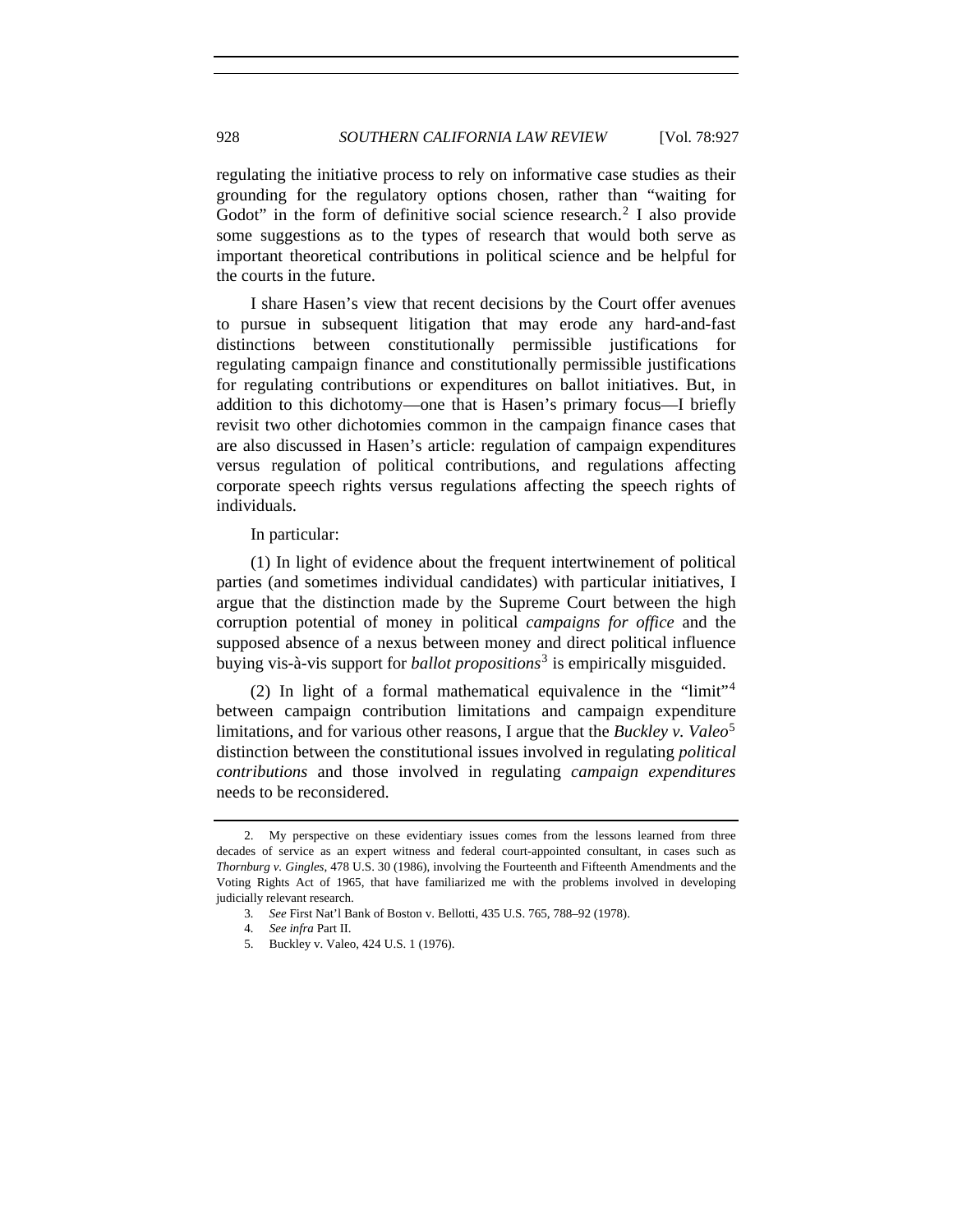(3) I argue that the speech rights of corporations in the political arena should be limited unless it can be shown that the corporation is being used to solve a collective action problem for its shareholders, in which case the distinction between *corporate* speech rights and the speech rights *of individuals* would disappear. In such cases, the corporation is best seen not as a person but as a set of persons. However, absent such a showing, corporations, as such, should have no right to spend money to influence political outcomes in contexts other than those involving direct business necessity.

# I. FINANCIAL REGULATION OF CAMPAIGNS FOR OFFICE VERSUS FINANCIAL REGULATION OF SUPPORT FOR BALLOT PROPOSITIONS

Since the principal reason why the initiative was put into place in the early part of the twentieth century was the belief that voters needed a mechanism to counteract the influence of special interests (especially monied interests) in the legislature, it seems peculiar to have fewer restrictions on contributions (or campaign spending) to initiatives than to candidates. If anything, from this history, money should be *more* closely regulated in the initiative process than in the context of ordinary campaigns so as to preserve this element of countervailing power against the danger of being trumped by money!<sup>[6](#page-2-0)</sup> But there is another reason why the constitutional arguments that can be used to legitimate regulation of campaign contributions or spending in the context of political campaigns should also apply to contributions and spending in the context of initiatives and other ballot propositions: intimate intertwining among candidates, parties, and initiatives.<sup>[7](#page-2-1)</sup> Increasingly, politicians use initiatives as, in effect, running mates.<sup>[8](#page-2-2)</sup> Indeed, California Governor Arnold Schwarzenegger has

<span id="page-2-0"></span> <sup>6.</sup> As my colleague A Wuffle once put it: "The struggle to achieve democracy is the struggle to overcome 'one tank, one vote,' and/or 'one dead prophet (e.g., Marx), no meaningful votes;' while the struggle to strengthen democracy is often the conflict between the principle of 'one person, one vote,' and the reality of 'one dollar, one vote.'" Personal communication from A Wuffle to author (Apr. 1, 2000) (on file with author) (Note that "A Wuffle" is the pseudonym of a Professor of Political Science at U.C. Irvine.).

<span id="page-2-1"></span><sup>7</sup>*. See* Daniel A. Smith & Caroline J. Tolbert, *The Initiative to Party: Partisanship and Ballot Initiatives in California*, 7 PARTY POL. 739, 753–54 (2001).

<span id="page-2-2"></span><sup>8</sup>*. See* Anthony M. Salvanto, Initiatives as Running Mates: The Impact of a Candidate-Centered Initiative Campaign (1998) (unpublished manuscript), *at* http://www.democ.uci.edu/papers/Salvanto. htm. Salvanto studies California Governor Pete Wilson's support of Proposition 187, concerning government services for noncitizens, and shows that support for the proposition and for the Governor's candidacy were found together among voters who otherwise voted a straight or nearly straight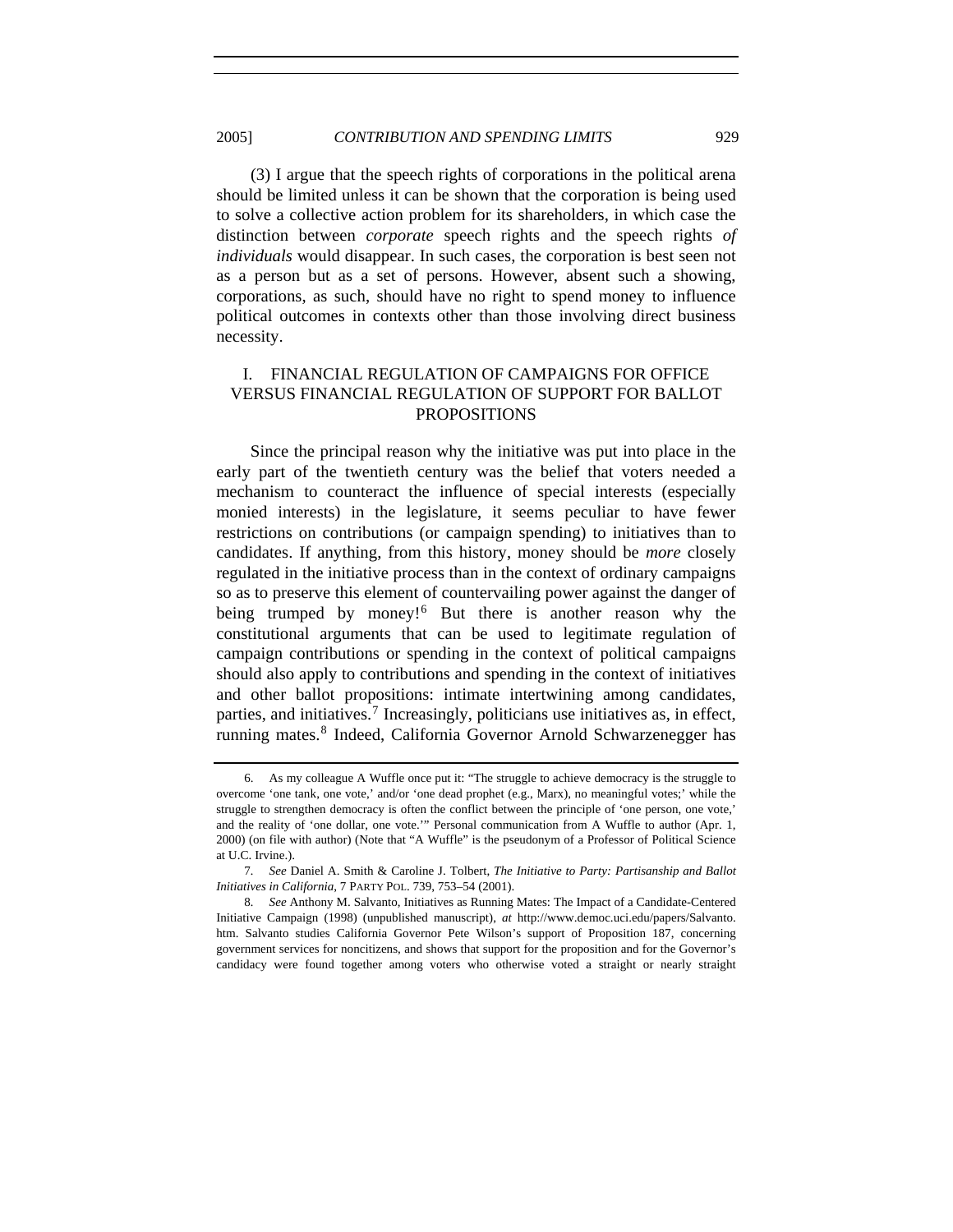raised this connection to a new art form by repeatedly forming his own committees to support ballot propositions, as well as by pioneering government by threat of plebiscite—using the initiative process as a stick with which to beat (or threaten to beat) the Democrats who control the California legislature.

Money spent on initiatives may raise turnout among particular groups, thus benefiting the party and candidates whose support from those groups is the greater; $9$  or an initiative may raise the salience of particular issues, thus changing the calculus of voter choice so as to increase support for the party and candidates more closely associated with the more popular point of view on the initiative; $^{10}$  $^{10}$  $^{10}$  or the debate surrounding an initiative may shift voters' attitudes on that issue, thus changing preferences across candidates who have expressed (or to whom may be imputed) a particular position on the issue. Initiatives or other ballot propositions may thus be put on the ballot for purposes that have little or nothing to do with actually enacting policy changes.[11](#page-3-2) For example, there can be initiatives intended to function as "wedges" to split off voters whose general position would incline them to vote one way, but who may be tilted to vote for candidates of the other party if a given issue rises in salience.<sup>[12](#page-3-3)</sup> This was arguably the case for the initiatives in 2004 involving the legality of same-sex marriages—initiatives that raised the salience of so-called moral values.

Since candidates and parties can benefit directly from having an initiative on the ballot in the ways identified above, contributions to ballot propositions may sometimes simply be a way to bypass campaign contribution (or spending) limitations. Those who give money to support an initiative position that helps a given candidate or party are, in effect, contributing to that candidate's election campaign or to that party's war

Democratic ticket, but the same was not true for other Republican candidates who had not associated their fate with that of the initiative. *See id.*

<span id="page-3-0"></span> <sup>9.</sup> Thad Kousser & Mathew D. McCubbins, *Social Choice, Crypto-Initiatives and Policymaking by Direct Democracy*, 78 S. CAL. L. REV. 949, 978–80 (2005) (discussing "jack" effects, that is, "jacking up [voter] turnout in one targeted portion of the electorate").

<span id="page-3-1"></span><sup>10</sup>*. See* Scott L. Feld & Bernard Grofman, Stuck in Space: The Neglected Importance of Issue Salience for Political Competition (Aug. 1, 2001) (unpublished manuscript), *at* http://www.econ.au.dk/ epcs/papers/grofman-feld.pdf.

<span id="page-3-3"></span><span id="page-3-2"></span> <sup>11.</sup> Mathew McCubbins and Thad Kousser refer to initiatives whose sponsors' motives are not simply to affect policy as "crypto-initiatives." Kousser & McCubbins, *supra* note 9, at 950. I do not like that terminology since people rarely do things for only one reason, and because groups of people doing the same thing may not have identical reasons for their actions. Still, the phenomenon that Kousser and McCubbins call attention to is a very real one.

<sup>12.</sup> *Id.* at 976–77 (discussing "wedge" initiatives).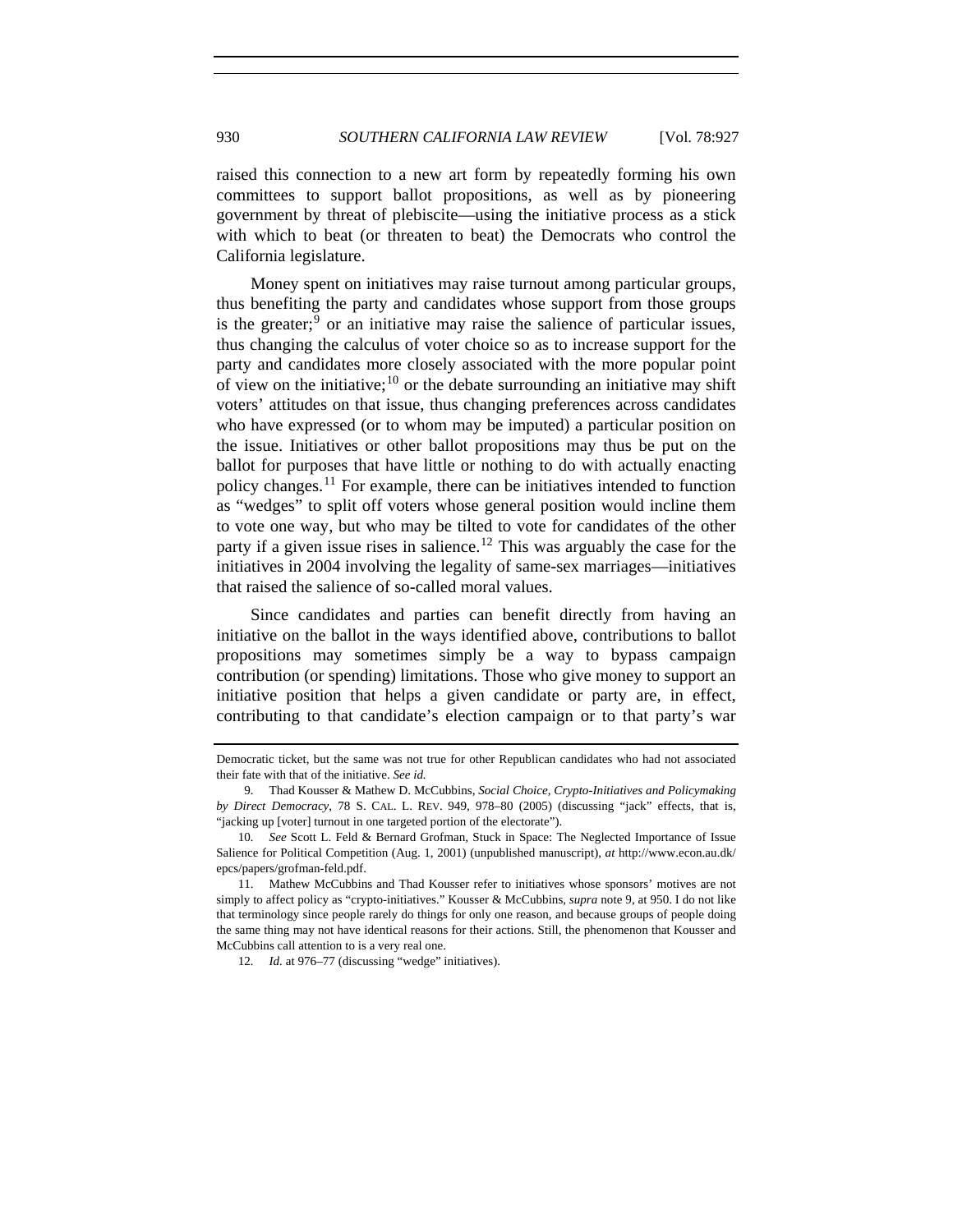chest.[13](#page-4-0) And contributors to initiative campaigns can be rewarded by winning candidates and political parties in exactly the same way that direct contributions to a candidate or party may be rewarded: with access, with government contracts, with tax breaks, with political influence over the exact wording of bills, and so forth.

# II. REGULATION OF CAMPAIGN EXPENDITURES VERSUS REGULATION OF POLITICAL CONTRIBUTIONS

In calculus, the definition of "limit" involves the notion of "for any epsilon, there is a delta." In campaign finance there is a similar kind of "limit" result. To wit: for any limit on campaign contributions there is a corresponding limit on campaign expenditures, since expenditures cannot exceed the sum of contributions. But, if expenditures can be limited by limiting contributions, then, at least for nonbillionaires, the notion that expenditure limits are constitutionally *verboten* but contribution limits are permissible seems a bit self-contradictory. Moreover, and more importantly, we need to take seriously the potential for spending (and not just contributions) to corrupt the political process.

We are well aware of the potential for corruption in the buying (at least the ears) of politicians, but good social science evidence on the role of a deluge of persuasive communications on the public does not exist. Is there a Goebbels-like "big lie" possibility, in which statements repeated often enough on a thirty-second ad eventually wear down the resistance of the viewer? Is there a phenomenon in which constant exposure to certain claims convinces viewers that where there's smoke, there's fire? Do denials and disclaimers ever catch up with first impressions?<sup>[14](#page-4-1)</sup> If the referendum and initiative process exists, in part, to motivate public deliberation and civic involvement in matters of public concern, then, in balancing First Amendment interests against other constitutional goals, we need to look beyond corruption (or the appearance of corruption) in the campaign contribution context to consider whether expenditures sufficient to produce a constant barrage of ads aid or hinder the deliberative process. Can the

<span id="page-4-0"></span> <sup>13.</sup> Sometimes the connection between a party's interests and those of a given initiative may be disguised. However, knowing which political apparatchiks are working on an initiative campaign can be a strong clue, since many campaign professionals work only for one party and would work only on initiative support (or opposition) campaigns that would be seen as in that party's interests. Discussion at the USC-U.C. Irvine Symposium on The Impact of Direct Democracy (Jan. 14–15, 2005).

<span id="page-4-1"></span> <sup>14.</sup> The public's response to the controversial 2004 "Swift Boat" ads attacking John Kerry's war record that appeared during the 2004 Presidential Election suggests some unpalatable answers to the three questions asked immediately above.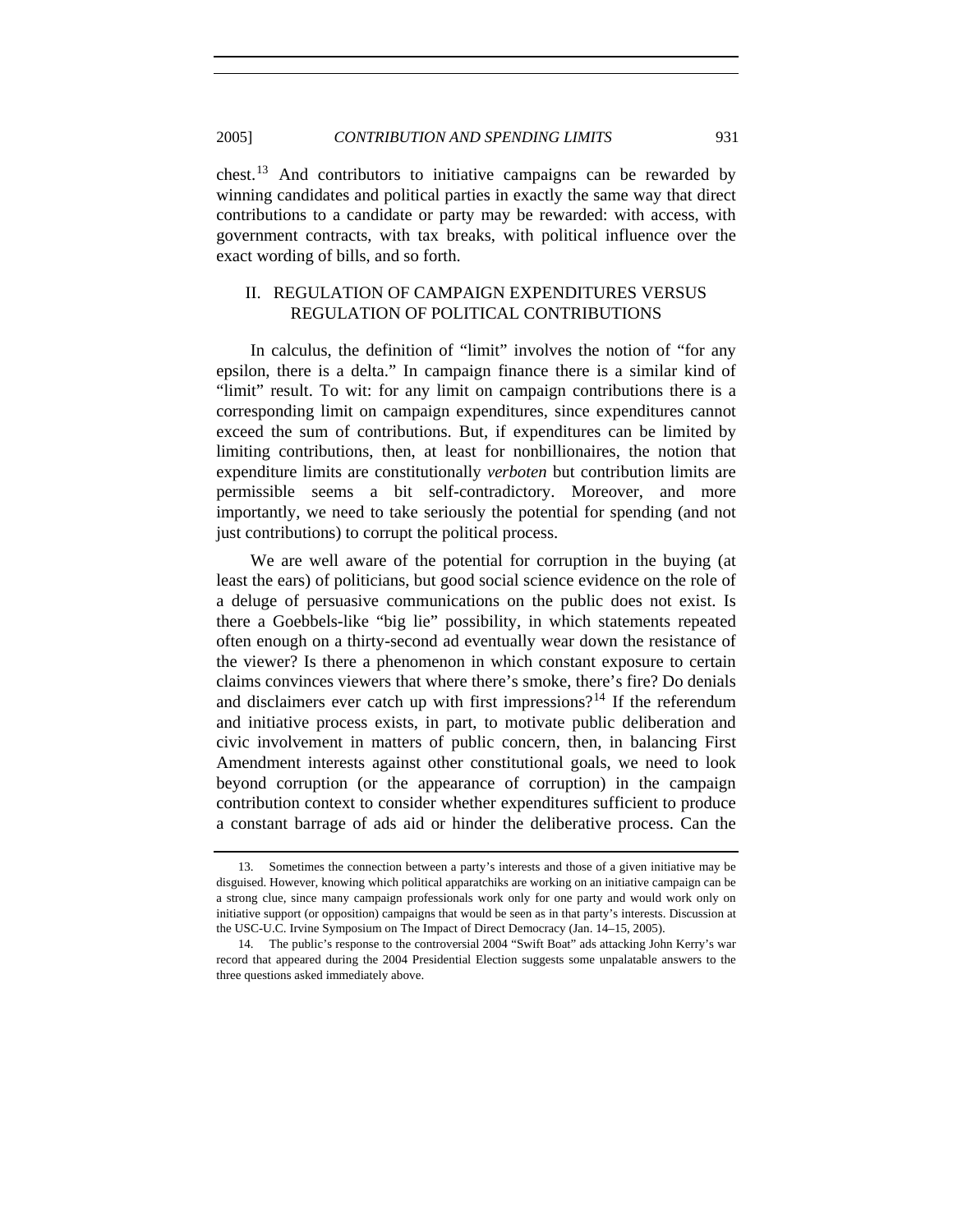government constitutionally restrict expenditures to a level that fosters intelligent deliberation and consideration of alternative points of view without allowing spending to drown deliberation out?<sup>[15](#page-5-0)</sup>

# III. REGULATIONS AFFECTING CORPORATE SPEECH RIGHTS VERSUS REGULATIONS AFFECTING THE SPEECH RIGHTS OF INDIVIDUALS

This short Comment is not the place to make a sustained argument about the notion of corporations as persons or about the appropriate limits on commercial speech. But, I do wish to make a simple point about whether, in the context of initiatives, a sensible justification can be made for treating corporate contributions differently from those of individuals. The simple point is that whatever may be the necessity to treat corporations as persons for contractual fidelity reasons and for tort liability purposes, and whatever the arguments for treating commercial ads as equivalent to advocacy for First Amendment purposes, we can, at least in principle, distinguish between corporate spending to influence public decisions in areas of direct business concern and corporate spending that is directed at general public issues. In the latter area, I believe that the only compelling justification for allowing corporations to serve as advocates is that they are resolving a classic collective action problem by representing (at low transaction costs) the aggregate preferences of their stockholders. If sanctions existed for the misappropriation of corporate funds for advocacy purposes then we might not be so concerned with checking corporate spending, but as long as management is separate from ownership, then principal-agent problems are very real. Thus, it seems plausible to me that legislatures may have good reasons to impose greater restrictions on corporate contributions (or spending) than on the contributions (or spending) either of individuals or the kinds of explicit advocacy groups whose funding is based on targeted contributions by their members.<sup>[16](#page-5-1)</sup>

<span id="page-5-0"></span> <sup>15.</sup> This is an area in which political science and communication research could be directly relevant.

<span id="page-5-1"></span> <sup>16.</sup> Whether corporations are usually taking positions favored by their stockholders on initiatives to whose campaigns (pro or con) they contribute is a matter that can be subject to empirical investigation. A showing that they often were not taking favored positions would, in my view, potentially affect the legitimacy of making a legal distinction vis-à-vis the regulation of corporate versus personal contributions or expenditures.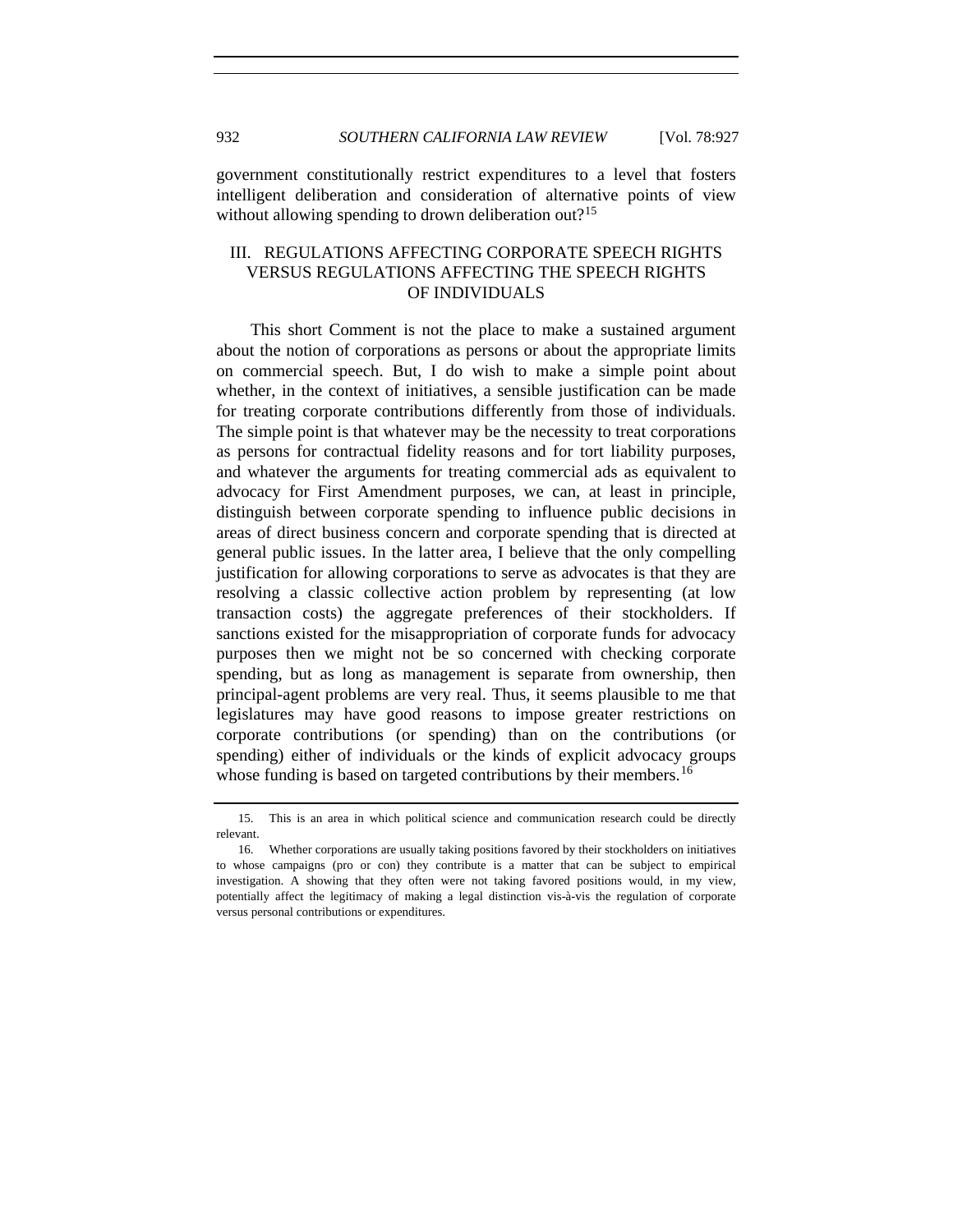2005] *CONTRIBUTION AND SPENDING LIMITS* 933

#### IV. RELIABLE EVIDENCE ABOUT THE IMPACT OF SPENDING ON INITIATIVE OUTCOMES

While everybody talks about the pernicious consequences of money in politics, hard evidence about generalizations that are widely accepted is hard to come by ("Where's the beef?").<sup>[17](#page-6-0)</sup> This is true not just for the literature on spending effects on initiative success or failure,  $18$  but also for the literature on the effects of spending in political campaigns on relative vote shares of incumbents and challengers.[19](#page-6-2) Hard evidence is also lacking in numerous other areas, such as in the study of the impact of education expenditures on student performance on standardized tests. For example, in the initiative literature the standard view is that spending by proponents does not seem to matter much, but extensive spending by opponents (especially economic interests) may doom an initiative to failure.[20](#page-6-3) The failure to get statistically significant results for both proponent and opponent spending can, I believe, be attributed to the difficulties of teasing out causal linkages when the data being investigated is gathered at a single point in time. This failure is also related to at least three different confounding phenomena: (1) correlations between proponent and opponent expenditures, which can create a high level of collinearity in the statistical estimating equations; (2) the fact that most initiatives lose, making it difficult to tease out spending effects that may only be marginal in their impact; and (3) most importantly, endogeneity effects, such that a proposition with a lot of money spent on it may well be an initiative which is in trouble, whereas one with little or no money spent on it is one that may be coasting to an easy success. Unless we can adequately control for the level and depth of a proposition's support prior to the start of a ballot campaign, large N studies are unlikely to give us reliable answers about the effects of campaign spending, since those effects should not be the same across different propositions.

<span id="page-6-0"></span> <sup>17.</sup> As A Wuffle quips: "The influence of money in politics is unlike pornography; you know it even when you don't see it." Personal communication from A Wuffle to author (Apr. 1, 2000) (on file with author).

<span id="page-6-1"></span> <sup>18.</sup> For a review of the recent literature, see Thomas Stratmann, *The Effectiveness of Money in Ballot Measure Campaigns*, 78 S. CAL. L. REV. 1041 (2005).

<span id="page-6-2"></span><sup>19</sup>*. See* DENNIS C. MUELLER, PUBLIC CHOICE (3d ed. 2003) (reviewing the recent public choice literature).

<span id="page-6-3"></span><sup>20</sup>*. See* ELISABETH R. GERBER, THE POPULIST PARADOX: INTEREST GROUP INFLUENCE AND THE PROMISE OF DIRECT LEGISLATION 113–20 (1999). For analyses leading to a different conclusion, see Stratmann, *supra* note 18, at 1046–55.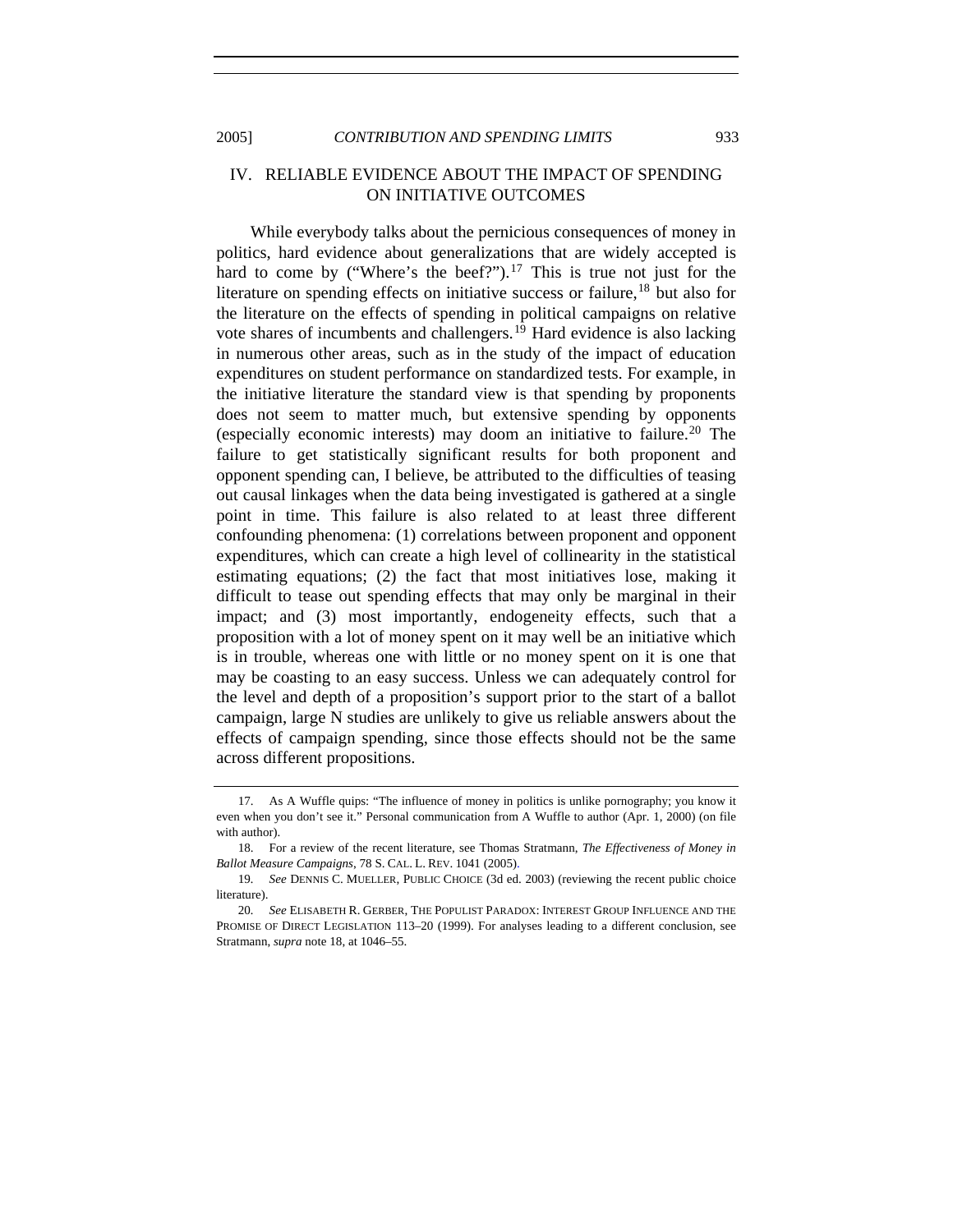In particular, it is reasonable to expect that money would be far less efficacious on issues about which voters have deeply rooted beliefs or about which there are reliable signals (for example, partisan cues) about how to vote. With only cross-sectional data, it is very difficult to test the counterfactual that money changes the outcome, since we do not know what the outcome would have been had no money been spent! If, however, we can obtain tracking polls about an initiative's support level and match those to spending data, then we can begin to pin down spending effects. While there are a handful of studies that have done this kind of over-time tracking of money's effect,  $2<sup>1</sup>$  it is difficult or impossible to do this for the entire range of ballot propositions, since, except for a handful of major ballot propositions, the tracking poll data either is nonexistent or is proprietary information.

Given these difficulties, courts that wish to rely on social science evidence likely have to rely on the relatively few case studies that exist involving over-time analyses that show the potential for money to affect greatly the outcomes of particular types of initiatives. Given practitioners' confidence that money can matter, and given the availability of such case studies, courts need not wait for the Godot of the perfect large N study before they acknowledge the pernicious potential of large-scale, one-sided spending on ballot propositions in cases in which voters' positions are not set in cement. $22$ 

#### V. EVALUATING THE INITIATIVE

Critics of the initiative, among whom I would normally count myself, emphasize the ignorance of the voters in dealing with complex subjects,  $2<sup>3</sup>$ the hijacking of the initiative by special interests (including not just economic interests, but also parties and candidates), the overload on citizen ability to focus intelligently on any given initiative caused by an

<span id="page-7-0"></span><sup>21</sup>*. See* DANIEL A. SMITH, TAX CRUSADERS AND THE POLITICS OF DIRECT DEMOCRACY 11–13 (1998) (studying tax limitation ballot measures in several states to determine whether ordinary citizens, rather than special interests, motivate direct democracy).

<span id="page-7-1"></span> <sup>22.</sup> Consider the 2004 attempt to repeal the "three strikes" proposition in California. Here it would seem that the last-minute infusion of large amounts of money into the campaign, along with cuing effects from a popular governor, can change outcomes, since a measure which early on seemed likely to win easily, ended up losing. *See* Joe Mathews, *How Prospects for Prop. 66 Fell So Far, So Fast*, L.A. TIMES, Nov. 7, 2004, at B1.

<span id="page-7-2"></span> <sup>23.</sup> Some proposals are so specialized and/or their language so opaque that, even with the help of the voter information pamphlet prepared by the California Secretary of State's office, figuring out their exact import is beyond the capacities of this political science Ph.D. (at least without a greater expenditure of time and energy than I am prepared to give).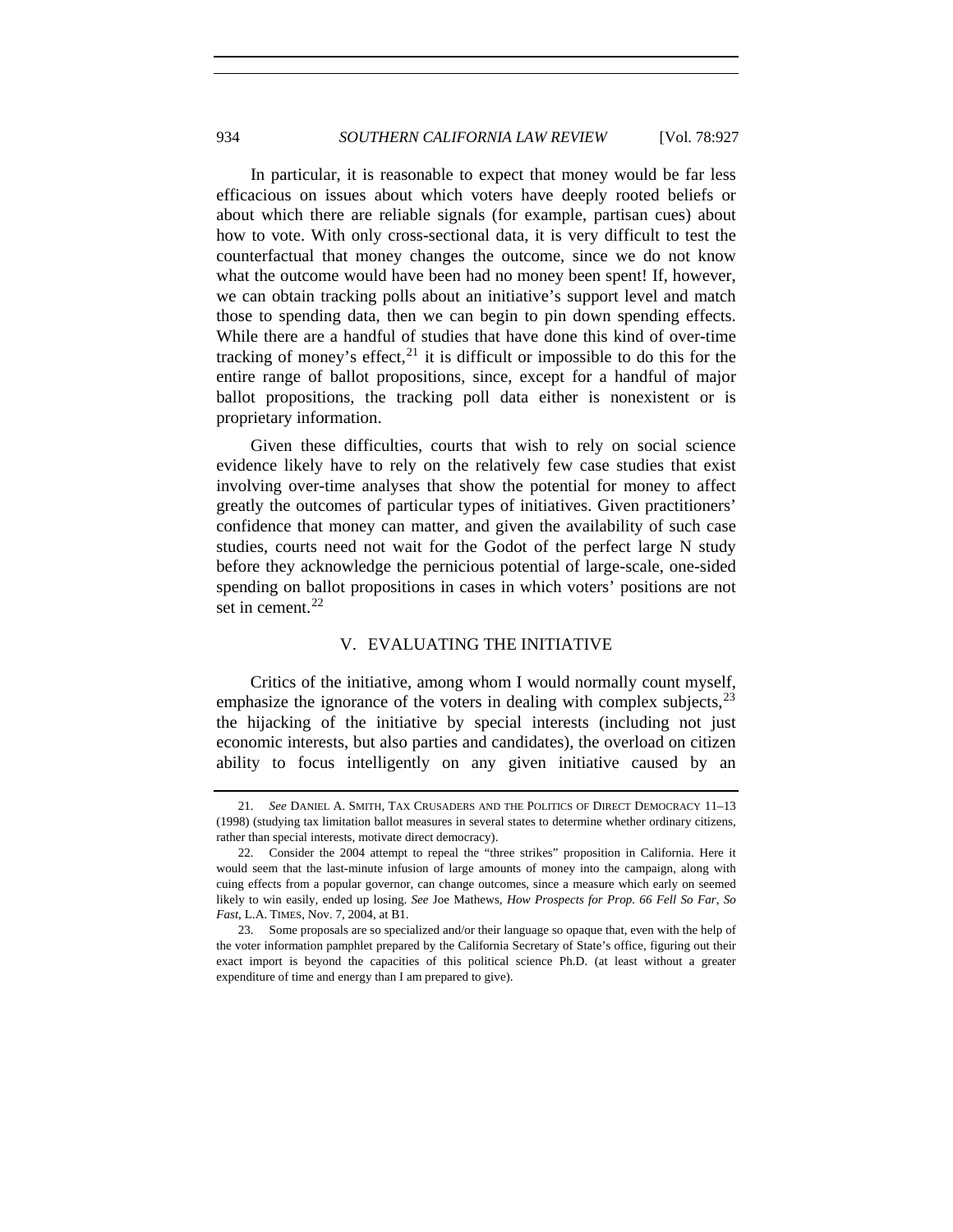overcrowded ballot, and the inability of the voters to make holistic judgments on comparisons across bundles of public policy outputs because of being forced to deal with issues one at a time. But, in response to the extreme form of this critique of the initiative process in Thad Kousser and Mathew McCubbins's article in this Symposium, I would add a few caveats.

First and foremost, it is quite misleading to compare a realistic portrait of the initiative process, warts and all, with an idealized portrait of legislative decisionmaking. For every absurd ballot initiative one can easily find an equally high proportion of absurd legislative enactments (consider, for example, the U.S. House of Representatives taking out its pique on France by renaming "French fries" as "freedom fries" in the House cafeteria). And, whatever the cognitive overload on the public regarding ballot propositions may be, it pales by comparison with the cognitive overload on legislators who must review proposals numbering in the hundreds or even thousands.

Second, there are reasons for regarding the initiative as desirable that have nothing to do with the belief that initiatives make for more intelligent government. The initiative was put into place largely as a control mechanism for the popular will, giving citizens the ability to take power away from legislators who fail to act in conformity with citizen preferences because of the legislators' indebtedness to particular economic or social interests. The initiative is also effective in situations in which legislatures are faced with partisan deadlock or in which particular issues have been lost sight of in the legislative battles over competing priorities, or have been traded-off as parts of a legislative compromise or logroll. The initiative was also seen by its populist supporters as a good thing, in and of itself, because of its educative role and its role in getting citizens involved in the decisions that affect their lives. The educative role of the initiative has been little emphasized in the court cases dealing with regulation of the initiative and, unfortunately, even the social science literature has focused more on outcomes than on the citizenship aspects of direct democracy:  $24$ 

Democracy is not simply a matter of an electoral system in which citizens get the right to vote and elected officials must compete for the public's favor (or find ways to manipulate the public into favoring them, or rig the electoral system to limit competition, as is too often the case

<span id="page-8-0"></span><sup>24</sup>*. But see* DANIEL A. SMITH & CAROLINE J. TOLBERT, EDUCATED BY INITIATIVE: THE EFFECTS OF DIRECT DEMOCRACY ON CITIZENS AND POLITICAL ORGANIZATIONS IN THE AMERICAN STATES  $(2004)$ .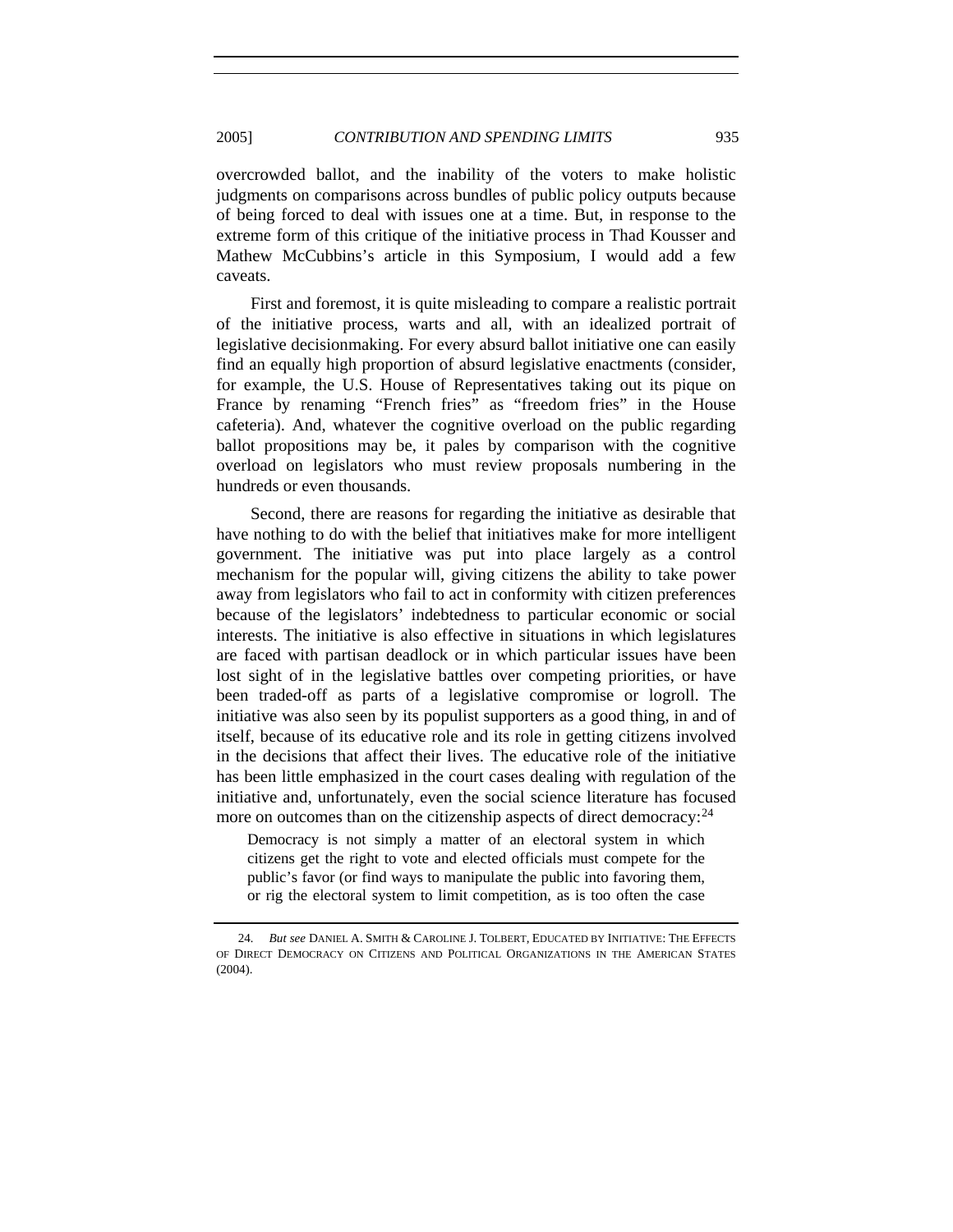today in America). All systems set up to enact democracy are subject to corrupt manipulations, and that is why the public commitment to democratic involvement is so vital. $^{25}$  $^{25}$  $^{25}$ 

#### VI. CONCLUSION

In sum, there are three rather different routes to justify regulating the role of money in the initiative process. The first one emphasizes the role of money spent on an initiative in affecting the outcomes of that particular initiative. Here, generating reliable inferences is difficult and the best evidence we presently have comes from case studies. But, we need to recognize that issues differ in the degree to which public opinion is malleable, so that spending impacts can be expected to vary across ballot propositions. The second emphasizes the potential for money to drown out reasoned public discourse. Here, we have all too little reliable knowledge, but much conjecture. The third emphasizes what happens when, as at present, many initiatives are closely linked with particular candidates or parties, or the views those politicians support. Here, I argue that there is potential for corruption in terms of buying access and favors via support for ballot propositions whose effects (as wedge issues or turnout generators) redound to the benefit of a given party or politician. As noted earlier, spending on initiatives in such cases may be the de facto equivalent of avoiding spending restrictions on candidate campaigns. In such situations, the impact of money on the political process often extends well beyond its effect on outcomes in any particular initiative.<sup>[26](#page-9-1)</sup> I believe that much more attention needs to be paid to the latter two types of justifications for regulation of the initiative financing process than has previously been the

<span id="page-9-0"></span> <sup>25.</sup> CORNEL WEST, DEMOCRACY MATTERS: WINNING THE FIGHT AGAINST IMPERIALISM 203 (2004).

<span id="page-9-1"></span> <sup>26.</sup> Both the first and third approach can be thought of as rooted in the "political markets" justification for judicial intervention. *See* Samuel Issacharoff & Richard H. Pildes, *Politics as Markets: Partisan Lockups of the Democratic Process*, 50 STAN. L. REV. 643 (1998). The second approach can best be thought of as rooted in the "deliberative turn" in recent political theory. *See* Richard H. Pildes, *Competitive, Deliberative, and Rights-Oriented Democracy*, 3 ELECTION L.J. 685 (2004) (reviewing RICHARD A. POSNER, LAW, PRAGMATISM, AND DEMOCRACY (2003)). *See also* RICHARD A. POSNER, LAW, PRAGMATISM, AND DEMOCRACY (2003) (arguing for a theory of pragmatic liberalism comprised of both a pragmatic theory of democracy and a pragmatic theory of law).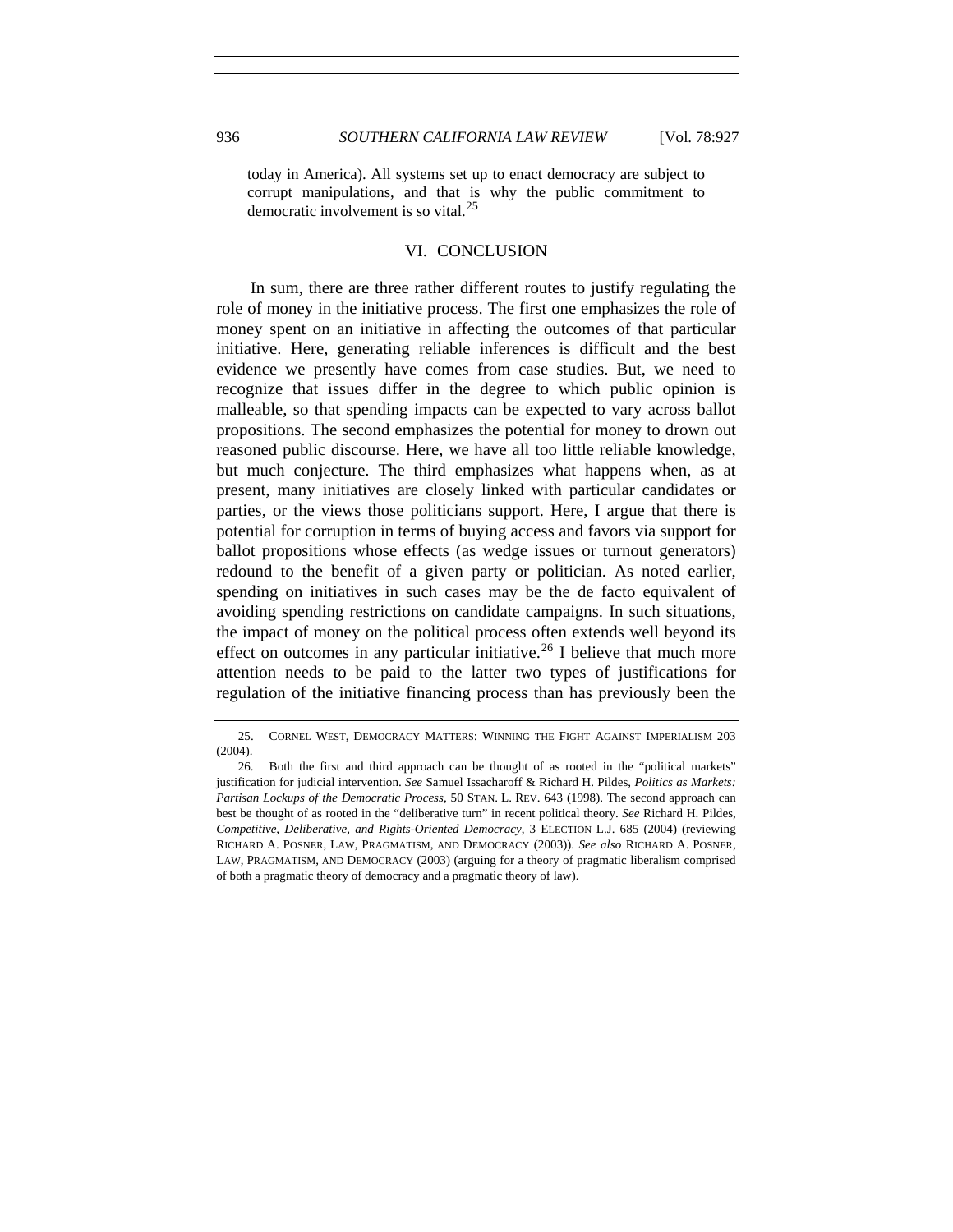case.[27](#page-10-0) We also do not know as much as we should about how the public deliberates on the ballot proposition choices that it is forced to confront.<sup>[28](#page-10-1)</sup>

<span id="page-10-0"></span> <sup>27.</sup> However, there is also the question of comparisons across alternative regulatory regimes. Here we call attention to A Wuffle's only partly tongue-in-cheek conjecture that "money in politics is like an iceberg: the amount is constant, all that changes is how much is below the surface." Personal communication from A Wuffle to author (Apr. 1, 2000) (on file with author).

<span id="page-10-1"></span> <sup>28.</sup> The work of Arthur Lupia on cue-taking is an important exception. *See, e.g.*, Arthur Lupia, *Shortcuts Versus Encyclopedias: Information and Voting Behavior in California Insurance Reform Elections*, 88 AM. POL. SCI. REV. 63, 65–67 (1994); Arthur Lupia, *The Effect of Information on Voting Behavior and Electoral Outcomes: An Experimental Study of Direct Legislation*, 78 PUB. CHOICE 65, 65–66 (1994).